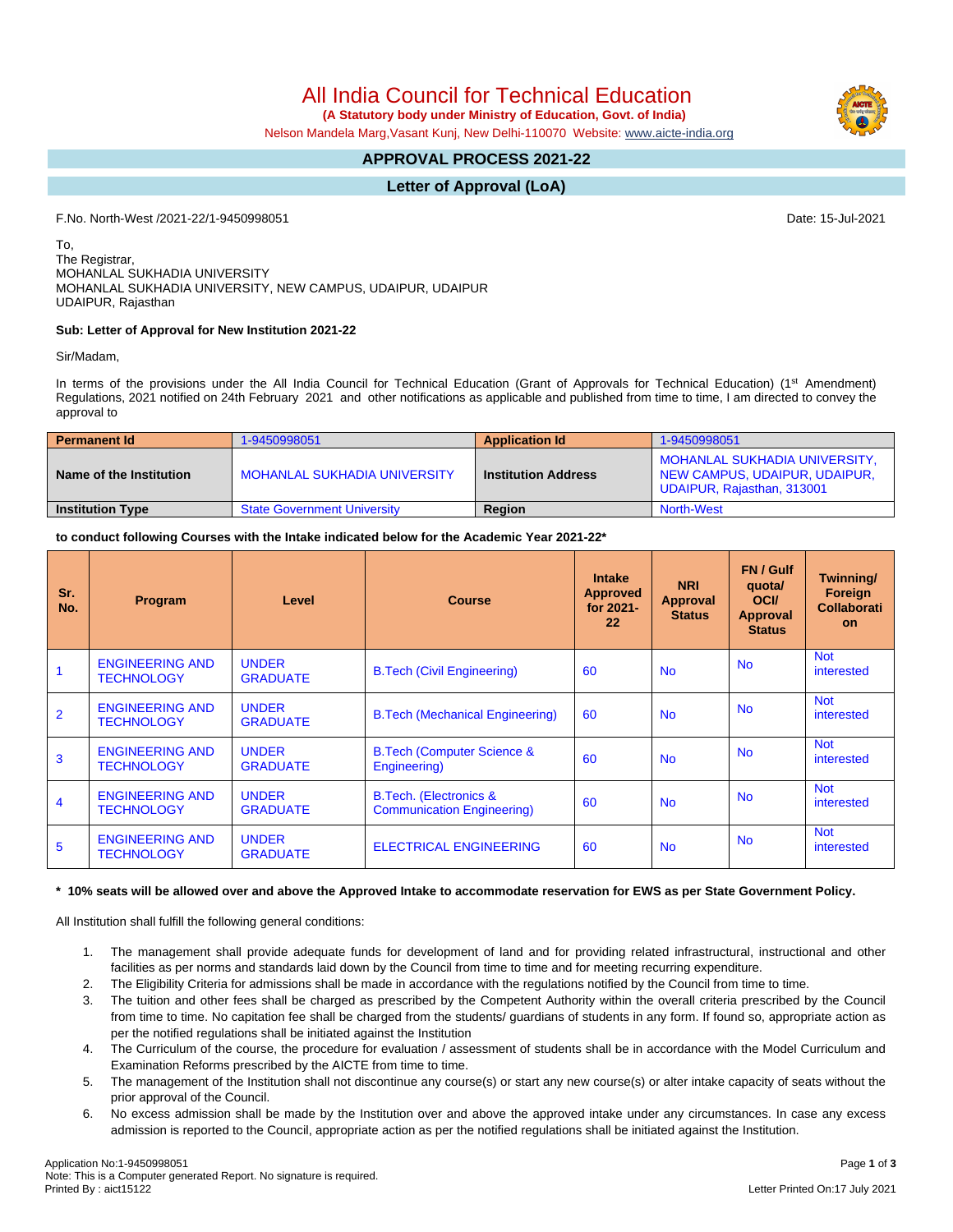- 7. The Institution shall not have any collaborative arrangements with any other Indian and / or Foreign Universities for conduct of technical courses without obtaining prior approval from AICTE. In case any violation is reported to the Council, appropriate action as per the notified regulations shall be initiated against the Institution
- 8. The Institution shall not conduct any course(s) as specified in the Approval Process Handbook without prior permission / approval of AICTE. If found so, appropriate action as per the notified regulations shall be initiated against the Institution.
- 9. The Institution shall operate only from the approved location, and that the institution shall not open any off campus study centers / extension centers directly or in collaboration with any other institution / university / organization for the purpose of imparting technical education without obtaining prior approval from the AICTE. If found so, appropriate action as per the notified regulations shall be initiated against the Institution.
- 10. The accounts of the Institution shall be audited annually by a certified Chartered Accountant and shall be open for inspection by the Council or persons authorized by it.
- 11. Heads of Departments, the teaching and other staff shall be appointed in given time frame and selection shall be done according to procedures, qualifications and experience prescribed by the Council from time to time and pay scales are as per the norms prescribed by the AICTE from time to time. The Institution shall publish an information booklet before commencement of the academic year giving details regarding the Institution and courses / programs being conducted, Fees charged and details of infrastructural facilities including faculty etc. in the form of mandatory disclosure. The information booklet may be made available to the stakeholders of the technical education. The mandatory disclosure information, as per directions in the AICTE website / Approval Process Handbook, shall be put on the Institution Website. The information shall be revised every year with updated information about all aspects of the Institution.
- 12. It shall be mandatory for the Institution to maintain a Website providing the prescribed information. The Website information must be continuously updated as and when changes take place.
- 13. If the Institution fails to disclose the information or suppress and / or misrepresent the information, appropriate action as per the notified regulations shall be initiated against the Institution.
- 14. AICTE may also conduct inspections with or without notifying the dates to verify specific complaints, to verify adherence to AICTE norms & standards, and to verify any mis-representation, violation of norms & standards, mal-practices etc.
- 15. The Institution by virtue of the approval given by Council shall not automatically become claimant to any grant-in-aid from the Central or State Government.
- 16. In the event of a student / candidate withdrawing before the starting of the course, the wait listed candidates should be given admission against the vacant seat. The entire fee collected from the student, after a deduction of the processing fee of not more than Rs. 1000/(Rupees one thousand only) shall be refunded and returned by the Institution to the student / candidate withdrawing from the program. It would not be permissible for the Institution to retain the School / Institution Leaving Certificates in original to force retention of admitted students and not to charge fees for the remaining period if a student cancels the admission at any point of time.
- 17. The Institution shall take appropriate measures for prevention of ragging in any form, in the light of AICTE regulation "Prevention and Prohibition of Ragging in Technical Institutions, Universities including Deemed to Universities imparting technical education" Regulation 2009 (F.No. 37-3/Legal/AICTE/2009 dated 01/07/2009). In case of failure to prevent the instances of ragging by the Institutions, the Council shall take appropriate action as per the notified regulations.
- 18. It is mandatory to comply all the essential requirements as given in APH 2021-22(appendix 6)

The Government/ Management of the Institution shall strictly follow further conditions as may be specified by the Council from time to time.The Council may withdraw the approval, in case it observe any violation of the above conditions and/or non- adherence to the norms and standards prescribed by the Council, mis-representation of facts and submitting factually incorrect information to it.

NOTE: If the State Government / UT / DTE / DME has a reservation policy for admission in Technical Education Institutions and the same is applicable to Private & Self-financing Technical Institutions, then the State Government / UT/ DTE / DME shall ensure that 10 % of Reservation for EWS would be operational from the Academic Year 2021-22**.**However, this would not be applicable in the case of Minority Institutions referred to the clause (1) of Article 30 of Constitution of India.

## Copy to:

**Prof.Rajive Kumar Member Secretary, AICTE**

- **1. The Director Of Technical Education\*\*, Rajasthan**
- **2**. **The Registrar\*\*,** Mohanlal Sukhadia University, Udaipur
- **3. The Principal / Director,** MOHANLAL SUKHADIA UNIVERSITY
	- Mohanlal Sukhadia University, New Campus, Udaipur, Udaipur,Udaipur, Rajasthan,313001
- **4. The Regional Officer,**
	- All India Council for Technical Education